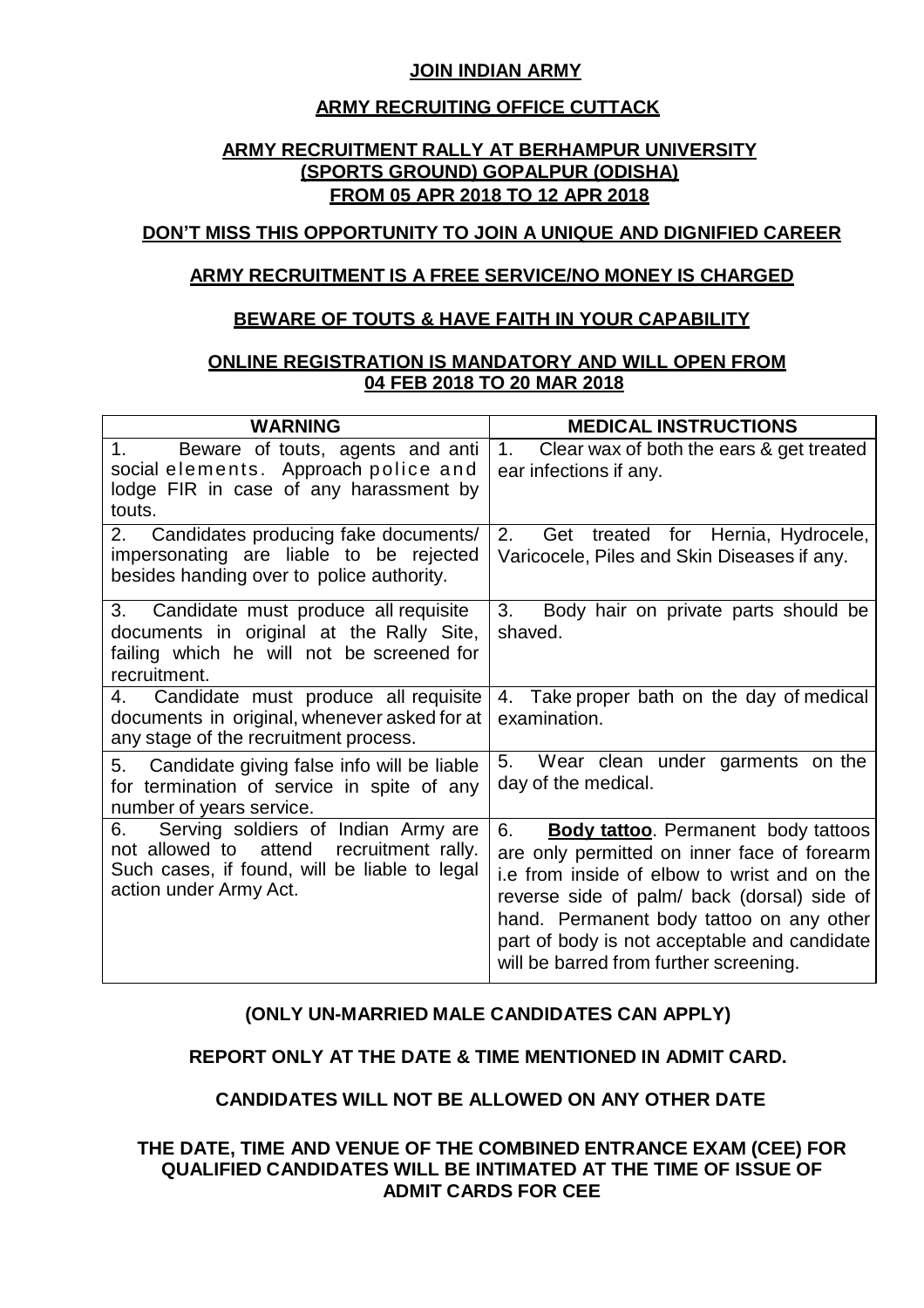# **ARMY RECRUITMENT RALLY AT BERHAMPUR UNIVERSITY (SPORTS GROUND) GOPALPUR (ODISHA) FROM 05 APR 2018 TO 12 APR 2018**

# **CATERGORY & PHYSICAL CRITERIA**

| Category                   | Age (As on                | Height                | Weight  | <b>Chest</b> | <b>Born Between (Both</b> |  |
|----------------------------|---------------------------|-----------------------|---------|--------------|---------------------------|--|
|                            | 01 Oct 2018)              | (in cm)               | (in kg) | (in cm)      | Dates Inclusive)          |  |
| Soldier GD (All Arms)      | 17 1/2 - 21 Yrs           | 169                   | 50      | 77-82        | 01 Oct 1997 to            |  |
|                            |                           |                       |         |              | 01 Apr 2001               |  |
| <b>Soldier Technical</b>   | 17 $\frac{1}{2}$ - 23 Yrs | 169                   | 50      | 77-82        | 01 Oct 1995 to            |  |
|                            |                           |                       |         |              | 01 Apr 2001               |  |
| Soldier Technical          | 17 1/2 - 23 Yrs           | 169                   | 50      | 77-82        | 01 Oct 1995 to            |  |
| (Aviation & Ammunition     |                           |                       |         |              | 01 Apr 2001               |  |
| Examiner)                  |                           |                       |         |              |                           |  |
| <b>Soldier Nursing</b>     | 17 $\frac{1}{2}$ - 23 Yrs | 169                   | 50      | 77-82        | 01 Oct 1995 to            |  |
| Assistant (AMC) &          |                           |                       |         |              | 01 Apr 2001               |  |
| <b>Soldier Nursing</b>     |                           |                       |         |              |                           |  |
| <b>Assistant (Vet RVC)</b> |                           |                       |         |              |                           |  |
| Soldier Clerk / Store      | 17 1/2 - 23 Yrs           | 162                   | 50      | 77-82        | 01 Oct 1995 to            |  |
| <b>Keeper Technical</b>    |                           |                       |         |              | 01 Apr 2001               |  |
| Soldier Tradesman          | 17 $\frac{1}{2}$ - 23 Yrs | 169                   | 48      | 76-81        | 01 Oct 1995 to            |  |
|                            |                           |                       |         |              | 01 Apr 2001               |  |
| FOR SCHEDULED TRIBES ONLY  |                           |                       |         |              |                           |  |
|                            |                           |                       |         |              |                           |  |
| (i)<br>Height - 162cm      |                           | (ii) Weight – 48 kgs. |         |              |                           |  |

### **RELAXATION IN PHYSICAL CRITERIA**

| Ser | Category                                                                                                                                             | Height<br>(Cms) | Weight<br>(Kgs) | <b>Chest</b><br>(Cms) |
|-----|------------------------------------------------------------------------------------------------------------------------------------------------------|-----------------|-----------------|-----------------------|
| 1.  | Son of Servicemen/Son of Ex-Servicemen/Son of War<br>Widow/Son of Widow.                                                                             | 02              | 02              | 01                    |
| 2.  | Adopted son/son-in-law (if she has no son) of a War<br>Widows of Army.                                                                               | 02              | 02              | 01                    |
| 3.  | Sportsmen who have represented India at International<br>level, or represented his State at National level.                                          | 02              | 05              | 03                    |
| 4.  | Sportsmen who have represented District at State level<br>and University team or Regional team at District level and<br>secured 1st or 2nd position. | 02              | 05              | 03                    |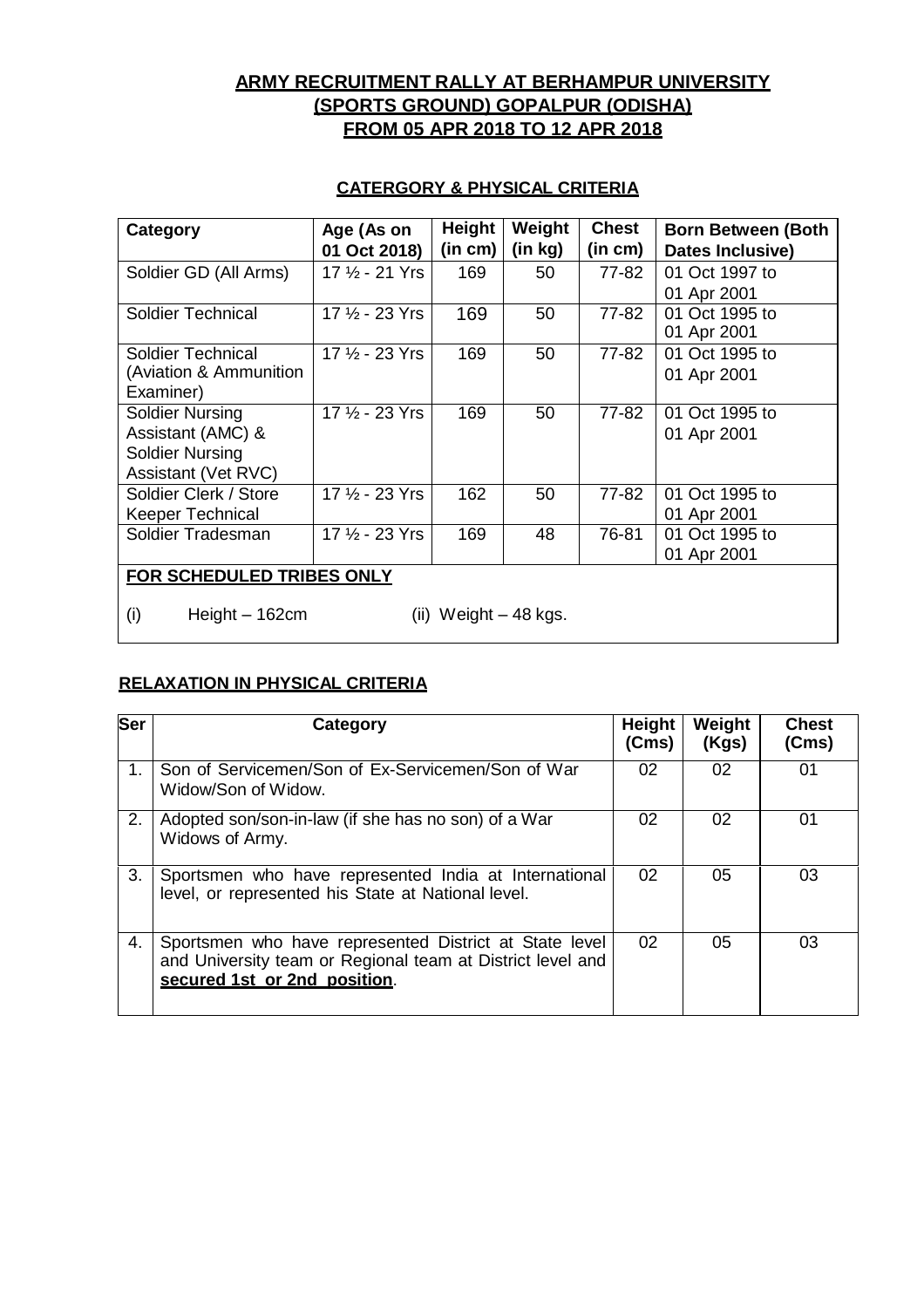#### **AWARD OF BONUS MARKS**

| <b>Ser</b>     | <b>Category</b>                                                                                         | Soldier<br><b>General Duty</b>                 | Soldier Clerk/Store Keeper<br><b>Technical/ Soldier</b>                 | Soldier<br>Tradesmen                           |
|----------------|---------------------------------------------------------------------------------------------------------|------------------------------------------------|-------------------------------------------------------------------------|------------------------------------------------|
|                |                                                                                                         |                                                | Technical (Aviation/<br>Ammunition) Soldier<br><b>Nursing Assistant</b> |                                                |
| 1 <sub>1</sub> | Son of Servicemen /Son of<br>Ex-Servicemen/Son of War Widow<br>/Son of Widow (One Son only).            | 20 Marks                                       | 20 Marks                                                                | 20 Marks                                       |
| 2.             | National Cadets Corps 'A'<br>Certificate.                                                               | 05 Marks                                       | 05 Marks                                                                | 05 Marks                                       |
| 3.             | National Cadets Corps 'B'<br>Certificate                                                                | 10 Marks                                       | 10 Marks                                                                | 10 Marks                                       |
| 4.             | National Cadets Corps 'C' Certificate                                                                   | Exempted<br>from<br>Common<br>Entrance<br>Exam | 15 Marks                                                                | Exempted<br>from<br>Common<br>Entrance<br>Exam |
| 5.             | National Cadets Crops 'C' Certificate<br>holders who have participated in<br>Republic Day Parade.       | Exempted<br>from<br>Common<br>Entrance<br>Exam | <b>Exempted from Common</b><br><b>Entrance Exam</b>                     | Exempted<br>from<br>Common<br>Entrance<br>Exam |
| 6.             | Candidates having O+ Level<br>Computer Certificate issued by<br>DOEACC Society.                         |                                                | 15 Marks (For Soldier Clerk/<br>Store Keeper Technical only)            |                                                |
|                | Bonus Marks will be Awarded to Outstanding Sportsmen as Follows :-                                      |                                                |                                                                         |                                                |
| 7.             | Represented India at International<br>level.                                                            | 20 Marks                                       | 20 Marks                                                                | 20 Marks                                       |
| 8.             | <b>Represented State at</b><br>National level.                                                          | 15 Marks                                       | 15 Marks                                                                | 15 Marks                                       |
| 9.             | <b>Represented District at State</b><br>level & secured 1st / 2nd<br>position.                          | 10 Marks                                       | 10 Marks                                                                | 10 Marks                                       |
| 10.            | Represented University or<br>Regional Team at State/<br>National level & secured 1st /<br>2nd position. | 05 Marks                                       | 05 Marks                                                                | 05 Marks                                       |

Note:- (i) The candidates seeking above bonus marks must meet the requisite criteria/conditions on the first day of the Recruitment Rally for which he is applying.

(ii) The above marks are awarded to eligible candidates for overall preparation of merit and not for CEE (Common Entrance Exam). A candidate needs to pass in CEE for bonus marks to be applicable.

(iii) Only one type of bonus marks (Max of the permissible) will be added to the total. To elaborate, Son of Ex-serviceman with NCC 'B' certificate appearing for Soldier GD category will be awarded only 20 marks and not 20+10=30 marks.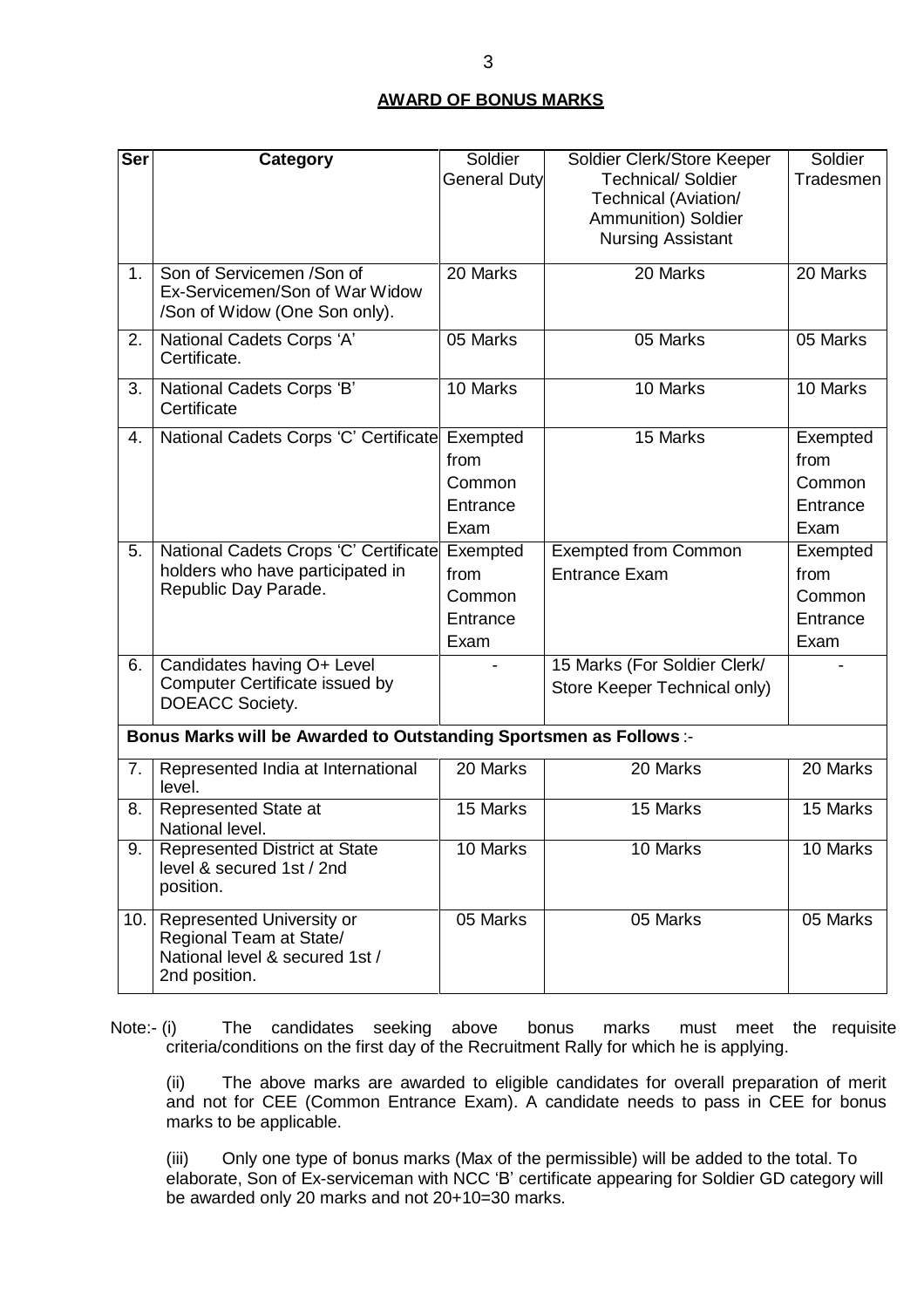# **EDUCATIONAL QUALIFICATION**

|     | <u>EDUCATIONAL QUALIFICATION</u>              |                                                                                                                                           |                                                       |  |  |  |  |
|-----|-----------------------------------------------|-------------------------------------------------------------------------------------------------------------------------------------------|-------------------------------------------------------|--|--|--|--|
| Ser | <b>Educational Qualifications</b><br>Category |                                                                                                                                           |                                                       |  |  |  |  |
| 1.  | Soldier GD (All<br>Arms)                      | CBSE system of evaluation will be considered as base for all                                                                              |                                                       |  |  |  |  |
|     |                                               | recruitment.                                                                                                                              |                                                       |  |  |  |  |
|     |                                               | Class $10th$ with 33% in each subject and 45% in aggregate.                                                                               | No                                                    |  |  |  |  |
|     |                                               | aggregate percentage in considered in case candidate has passed in                                                                        |                                                       |  |  |  |  |
|     |                                               | higher qualification i.e 10+2 & above.                                                                                                    |                                                       |  |  |  |  |
|     |                                               | However, percentage waiver for candidates having passed in                                                                                |                                                       |  |  |  |  |
|     |                                               | higher qualification is applicable only for the aggregate marks in                                                                        |                                                       |  |  |  |  |
|     |                                               | class 10 <sup>th</sup> but 33% marks in individual subjects is mandatory.                                                                 |                                                       |  |  |  |  |
|     |                                               | In case of grading system for CBSE minimum of D grade (33-40) in                                                                          |                                                       |  |  |  |  |
|     |                                               | individual subjects and overall aggregate of C2 grade or 4.75 points will                                                                 |                                                       |  |  |  |  |
|     |                                               | be considered. Other boards following grading system will follow                                                                          |                                                       |  |  |  |  |
|     |                                               | similar system akin to pass percentage equal to 33% marks in each                                                                         |                                                       |  |  |  |  |
| 2.  | Soldier Technical                             | subject and 45% in aggregate.<br>Class 12 <sup>th</sup> (Science) with Physics, Chemistry, Maths and English with                         |                                                       |  |  |  |  |
|     | (Technical Arms)                              |                                                                                                                                           |                                                       |  |  |  |  |
|     |                                               | 50% marks in aggregate (C-2 grade in individual subject & aggregate of<br>5 pts for bd for grading system) and 40% marks in each subject. |                                                       |  |  |  |  |
| 3.  | <b>Soldier Technical</b>                      | Class 12 <sup>th</sup> (Science) with Physics, Chemistry, Maths and English with                                                          |                                                       |  |  |  |  |
|     | (Avn & Amn                                    | 50% marks in aggregate (C-2 grade in individual subject & aggregate of                                                                    |                                                       |  |  |  |  |
|     | Examiner)                                     | 5 pts for bd for grading system) and 40% marks in each subject.                                                                           |                                                       |  |  |  |  |
|     |                                               | OR                                                                                                                                        |                                                       |  |  |  |  |
|     |                                               | 03 years Diploma in Engineering (Mechanical/Electrical/Automobiles/                                                                       |                                                       |  |  |  |  |
|     |                                               | Computer Science/Electronics & Instrumentation Engineering) from a                                                                        |                                                       |  |  |  |  |
|     |                                               | recognized Polytechnic Institute/ ITI.                                                                                                    |                                                       |  |  |  |  |
| 4.  | Soldier (Nursing                              | Should have secured 40% in compulsory subjects (Physics, Chemistry,                                                                       |                                                       |  |  |  |  |
|     | Assistant) /                                  | English and Biology) and 50% marks in aggregate in Class $12th$ (C-2                                                                      |                                                       |  |  |  |  |
|     | Soldier Technical                             | grade in compulsory subjects and aggregate of 5 pts for Bd with Grading<br>OR                                                             |                                                       |  |  |  |  |
|     | Dresser (RVC)                                 | System).<br>B.Sc Degree with (Botany/ Zoology/Bio-science) and English (simple                                                            |                                                       |  |  |  |  |
|     |                                               | pass). Stipulation of marks laid down at 12 <sup>th</sup> level will not be                                                               |                                                       |  |  |  |  |
|     |                                               | applicable. However, the candidate should have studied all the four                                                                       |                                                       |  |  |  |  |
|     |                                               | specified subjects in Class 12 <sup>th</sup> also.                                                                                        |                                                       |  |  |  |  |
| 5.  | Soldier Clerk /                               | (i)<br>10+2/Intermediate Examination Pass in any stream (Arts,                                                                            |                                                       |  |  |  |  |
|     | Store keeper                                  | Commerce or Science). Should have secured 50% marks in each                                                                               |                                                       |  |  |  |  |
|     | <b>Technical Soldier</b>                      | subject and 60% marks in aggregate in Class 12 <sup>th</sup> (C-2 grade in                                                                |                                                       |  |  |  |  |
|     |                                               | individual subjects and aggregate 5 pts for Bd with grading system).                                                                      |                                                       |  |  |  |  |
|     |                                               | Should have studied English and Maths/Accounts/Book Keeping<br>(ii)                                                                       |                                                       |  |  |  |  |
|     |                                               | in Class $12th$ or Class $10th$ and should have secured min 50% marks in                                                                  |                                                       |  |  |  |  |
|     |                                               | each of these subjects, whether studied in Class 12 <sup>th</sup> or Class 10 <sup>th</sup> .                                             |                                                       |  |  |  |  |
|     |                                               | If a candidate is a Graduate or higher qualification percentage<br>(iii)                                                                  |                                                       |  |  |  |  |
|     |                                               | marks scored in Class 12 <sup>th</sup> would be applicable towards his eligibility.                                                       |                                                       |  |  |  |  |
| 6.  | Soldier Tradesman                             | 10 <sup>th</sup> simple Pass/ITI.<br>(i)                                                                                                  |                                                       |  |  |  |  |
|     |                                               | 8 <sup>th</sup> simple pass (for Mess Keeper and House Keeper only).<br>(ii)                                                              |                                                       |  |  |  |  |
|     |                                               | <b>PHYSICAL FITNESS TEST (PFT) (For all Categories / Trades)</b>                                                                          |                                                       |  |  |  |  |
| Ser | <b>Test</b>                                   | Criteria                                                                                                                                  | Remarks                                               |  |  |  |  |
| 1.  | 1.6 KM Run                                    | Upto 5 Mins 30 Secs- Group-I<br>5 Mins 31 Secs to 5 Mins 45 Secs - Group-II                                                               | Group - I: 60 Marks<br>Group -II: 48 Marks            |  |  |  |  |
|     |                                               |                                                                                                                                           |                                                       |  |  |  |  |
| 2.  | Beam (Pull Ups)                               | - 40 Marks<br>10 Pull Ups<br>9 Pull Ups<br>- 33 Marks                                                                                     | Arms & legs should be                                 |  |  |  |  |
|     |                                               | 8 Pull Ups<br>- 27 Marks                                                                                                                  | straight, feet joined with<br>toes pointing downwards |  |  |  |  |
|     |                                               | 7 Pull Ups<br>- 21 Marks                                                                                                                  |                                                       |  |  |  |  |
|     |                                               | 6 Pull Ups<br>- 16 Marks                                                                                                                  |                                                       |  |  |  |  |
|     |                                               | Below 6 Pull Ups<br>- Fail                                                                                                                |                                                       |  |  |  |  |
| 3.  | 9 Feet Ditch                                  | Candidates should qualify                                                                                                                 | No Marks                                              |  |  |  |  |
| 4.  | Zig-Zag Balance                               | Candidates should qualify                                                                                                                 | No Marks                                              |  |  |  |  |

**NOTE**: The above are **minimum prescribed standards and do not guarantee selection** as a right to candidates achieving them, since the selection process is based on performance higher than the minimum laid down standard with a view to select the best for the Army.

4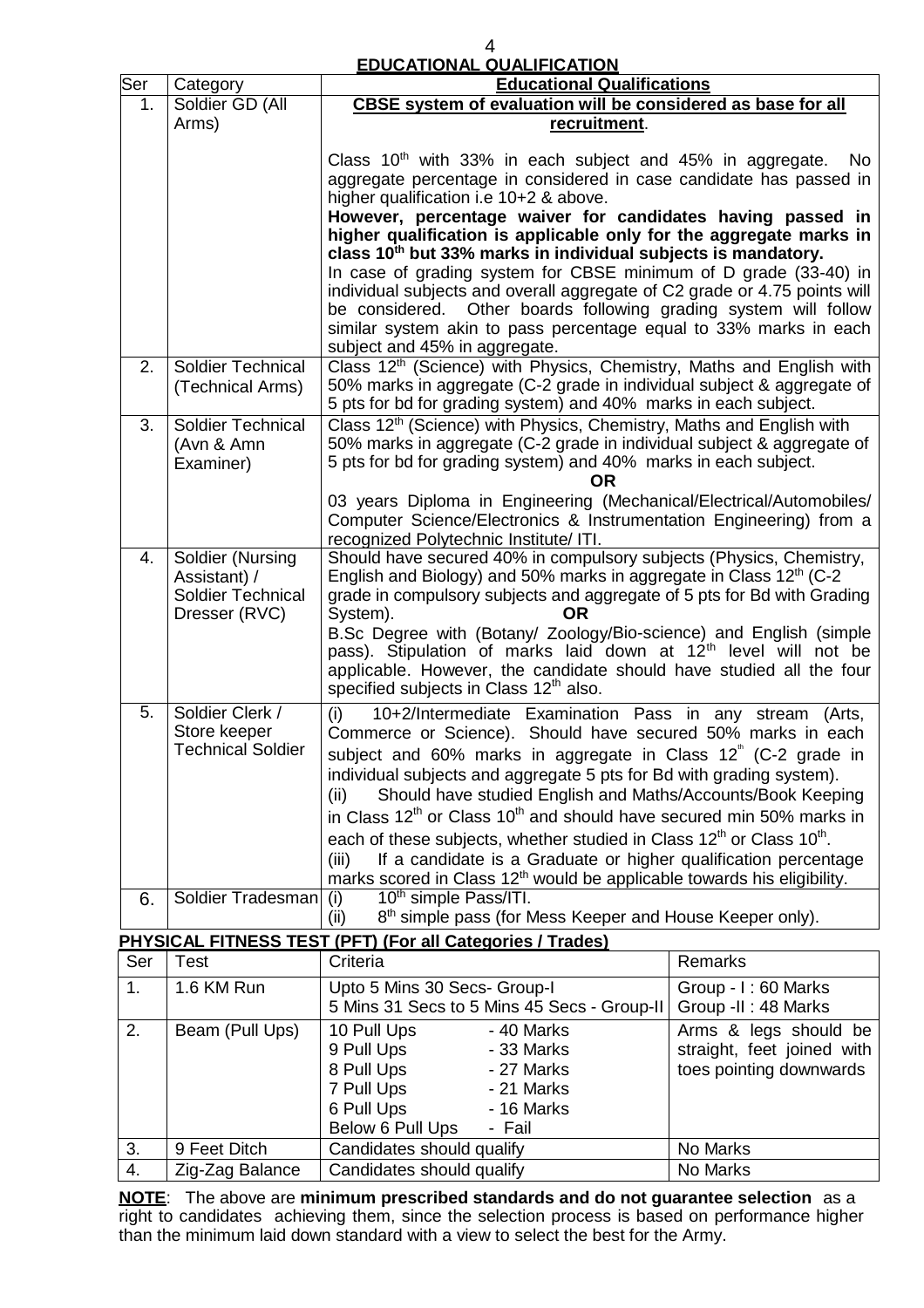#### **ONLINE REGISTRATION**

1. Online Registration & Online Application is compulsory to attend the Rally. Candidates advised to register themselves and apply for participation in rally between 04 Feb 2018 to 20 Mar 2018 on [http://www.joinindianarmy.nic.in](http://www.joinindianarmy.nic.in/)

2. Only those candidates having VALID ADMIT CARD will be allowed in the Rally.

3. **Admit Cards will be available on Indian Army website only after 21 Mar 2018**. Candidates will take a printout of Admit Card on good quality paper in Black & White on LASER PRINTER only.

#### 4. **CANDIDATES MUST REPORT TO RALLY SITE ONLY ON THE DATE & TIME MENTIONED IN THE ADMIT CARD**.

5. **How to Apply Online**:-



Take printout of admit card and affix recent (not more than 03 months old) passport size photographs.

 $\triangleright$  Report to rally site on scheduled location and time as mentioned in the admit card.

Candidate will not be permitted on any other date.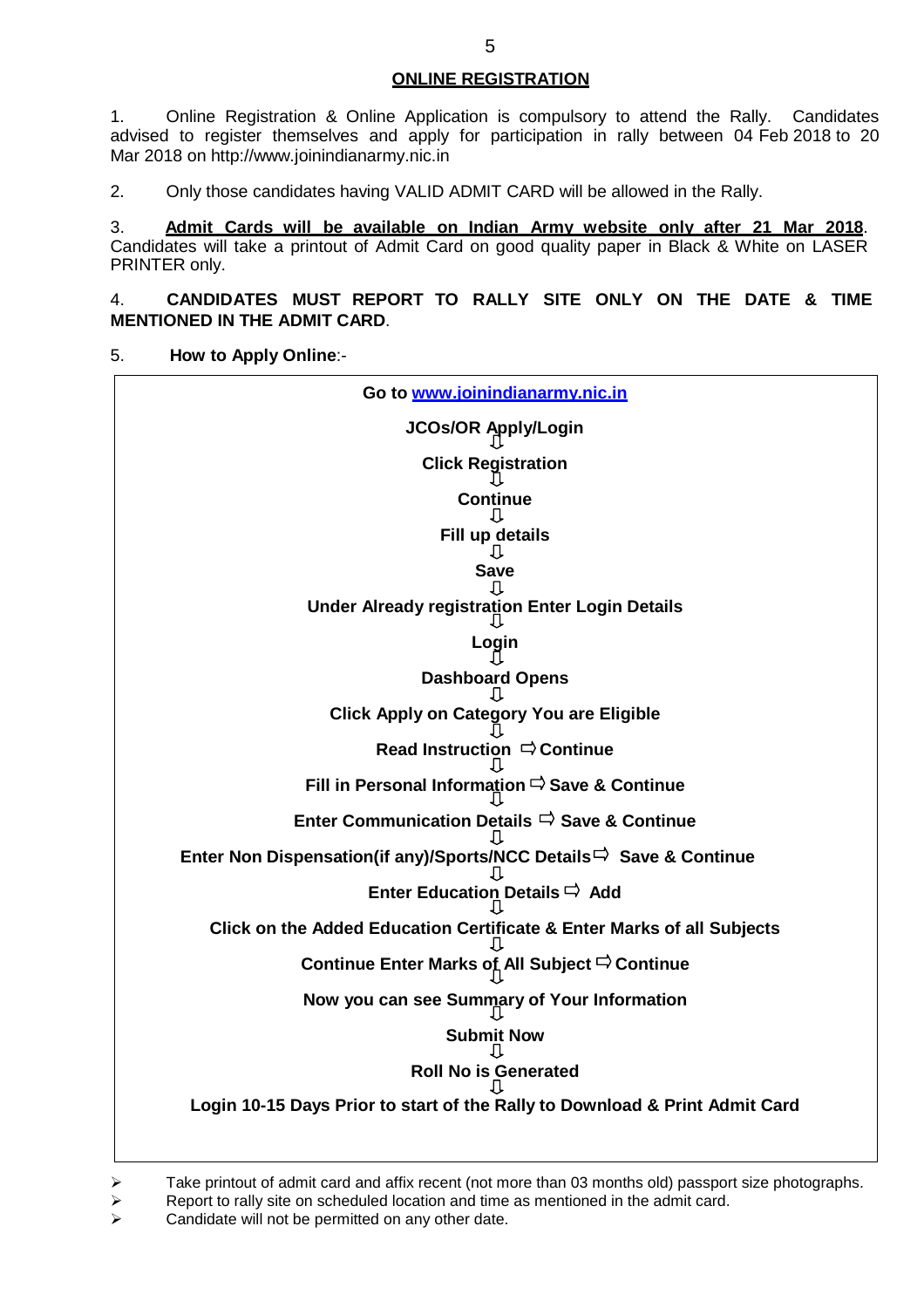## **IMPORTANT INSTRUCTIONS**

1. Registration/Online Application is mandatory to appear in the rally. Candidate can register any time but can apply only from 45 to 15 days before start of Rally.

#### 2. **Candidate can apply in only one category. If anyone is found registered for multiple trade/ category, he will be disqualified and will not be considered for any trade/category. Choose wisely before applying**.

3. Personal e-mail ID and Mobile Number is **MUST**. All important messages will be sent to this e-mail ID/ Mobile Number like short listing/Call letter/Admit Card for Run/joining instruction/result etc. Sharing of e-mail ID and mobile Number is not permitted. Remember the User Name & Password for future use.

4. Candidate's Name, Father's Name, Mother's Name and DOB must be entered exactly as per Matriculation/ 10th Board Certificate.

5. Candidate m u st e nter contact details exactly as per Domicile/Nativity/Permanent Residential Certificate.

6. Remember the Roll Number allotted. This Roll Number will be used for tracking of application.

7. Candidate who has not passed his Matriculation/10th class from Odisha (except CBSE/ ICSE Boards) but produce his Domicile Certificate of Odisha should be able to produce documentary evidence of his being a resident of Odisha for a minimum continuous period of fifteen years in Odisha prior to the Recruitment Rally dates.

8. 01 Oct 2018 will be taken as effective date of determining age eligibility of candidate. Candidates to produce birth certificate at the time of rough document check.

9. Admit card will be issued approximately 15 days before start of rally.

10. Candidate will be solemnly responsible for correctness of data while applying online. No addition/alternation in data will be accepted at later stage.

11. Candidates reporting after 0630hrs will not be allowed to participate in the Rally.

12. **Candidates to undergo Physical Fitness Tests at own risk and expense. Injuries including fatal due to the test during recruiting rally will not be compensated in any manner. The candidates will have no claim what-so-ever against the Govt/ Indian Army.**

13. A Grievance Cell will be established at the rally site to redress any grievances.

14. Those not in possession of required documents will not be permitted for the Rally.

15. All Certificates like Education/Permanent Residence/Nativity/ Domicile/ Caste/ NCC/ Sports etc submitted by candidates during Rally will be verified during pre-enrolment verification. In case of fake/ forged documents/ certificates, FIR will be lodged for fraudulent enrolment and candidate will be handed over to State Police, besides his candidature being cancelled.

16. Selection of candidates will be **PROVISIONAL** even after passing successive stages of screening for recruitment till completion of all the pre-enrolment validation and verification.

17. **Overcrowding**. To avoid over-crowding, **only candidates will be permitted to enter Rally Site;** Parents/ friends are advised not to accompany candidates. Candidates will not be permitted on any other date less the one mentioned on the Admit Card.

18. **Medical**. Successful candidates will undergo medical examination on the same day at the rally site. Decision of medical fitness by Army Medical authority is final and binding.

19. Candidate must carry their AADHAR Card which will be authenticated biometrically at the rally site, failing which; the candidate will not be screened for recruitment. Ensure AADHAR details are matching with the details mentioned in the documents.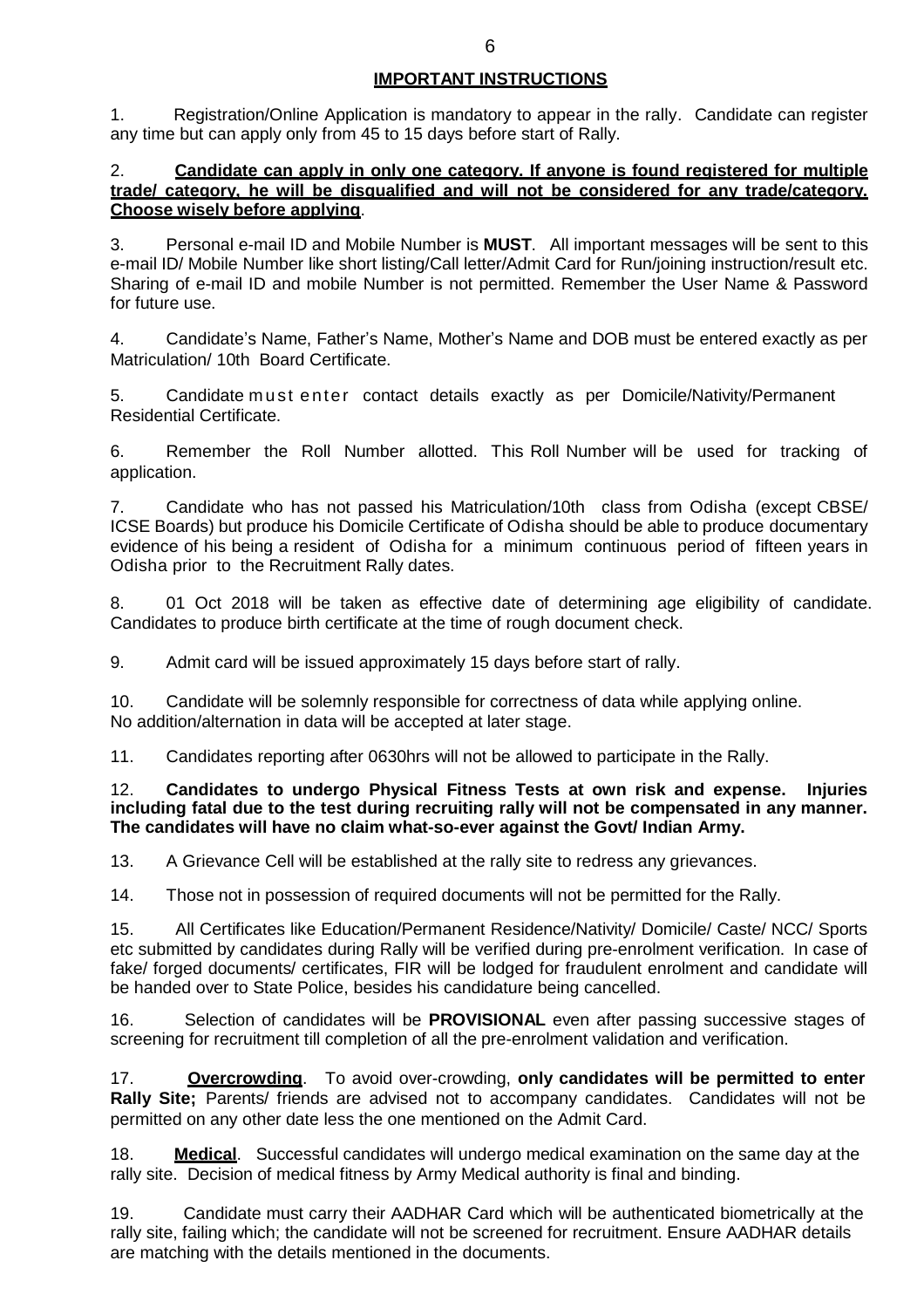### **DOCUMENTS/ CERTIFICATES REQUIRED TO BE CARRIED FOR RALLY**

1. **Admit Card**. Printed on Laser Printer on good quality paper (**Do not shrink the size**).

2. **Photograph**. Twenty five copies of unattested good quality Passport size colour photographs in white background not more than three months old. Computerised/photoshoped photographs will **NOT be** accepted.

3. **Education Certificates**. Original and Xerox copies of a ll educational qualifications achieved by candidate i.e. 10<sup>th</sup> and 12<sup>th</sup>, Graduation or equivalent exam. Degree holder candidate will also produce Provisional/ Original Degree certificate issued by University.

4. **Online Residential Certificate**. Issued by SDO/SDM/ADM/DM duly affixed with candidate's photo, office round stamp and appointment stamp specifying that the candidate is permanent resident. Temporary/Ordinary Residential Certificate will not be accepted.

5. **For 8th Class Pass Candidates**. 8 th class pass mark sheet and transfer certificate issued by school (both certificates) should be countersigned by District Inspector of School/District Education Officer.

6. **Birth Certificate.** Issued by the Registrar of Birth and Death as per the Registration of Births and Deaths Act 1996. Birth certificate to be carried by candidates during registration and rough document check.

7. **Character Certificate.** Should not be more than 06 months old, with candidate's photo duly attested from Gram Pradhan/Sarpanch on official pad affixed with Office Stamp and Appointment Stamp.

8. **Unmarried Certificate. Candidates less than 21 years of age should be unmarried and in possession of unmarried certificate with candidate's photo duly attested** from Gram Pradhan/Sarpanch on official pad affixed with Office Stamp and Appointment Stamp.

9. **NCC Certificate** Candidate who having NCC 'A', 'B' or 'C' certificate should have photograph of the candidate duly attested by issuing authority on the certificate. **Provisional NCC Certificate issued by the NCC units will be accepted till original certificate is made available**. Certificates issued prior to the date of the run of the candidate will only be accepted.

10. **Relation Certificate (Only for SOS/SOEX/ SOW/SOWW)** Candidate is required to produce the following documents on the rally site:-

(a) Relationship certificate as per prescribed format issued from respective Record Office duly signed by Record Officer with personal Number, Rank, Name and particular of the Record Officer issuing the Relationship certificate with office seal/stamp should be endorsed clearly on all such certificates. In case name of the son is not found recorded in discharge book then the relationship certificate will not be considered as valid document for grant of any relaxation/bonus marks to SOEX/SOS/SOWW.

(b) Relationship certificate issued from Zila Sainik Board will not be accepted.

(c) Original Discharge book of Ex-serviceman also to be produced, name and date of birth of the candidate must have been recorded in it.

(d) A declaration on an affidavit on Ten Rupees Non-Judicial stamp prepared by Exservicemen (ESM) duly signed by 1<sup>st</sup> Class/Executive/Judicial magistrate is required to be submitted by the candidate at rally site. The ESM will mention particular of all sons including name, date of birth and their employment/occupation in the affidavit and declare that 'I am willing to avail SOEX benefits for only one son named….whose date of birth is…..I have not availed SOS/SOEX benefits for another so earlier, if my statement is found fake/wrong at later stage, legal action can be initiated against me besides candidature of my son is cancelled by the military authority. **I shall never challenge for the same in the Hon'ble Court of Law.**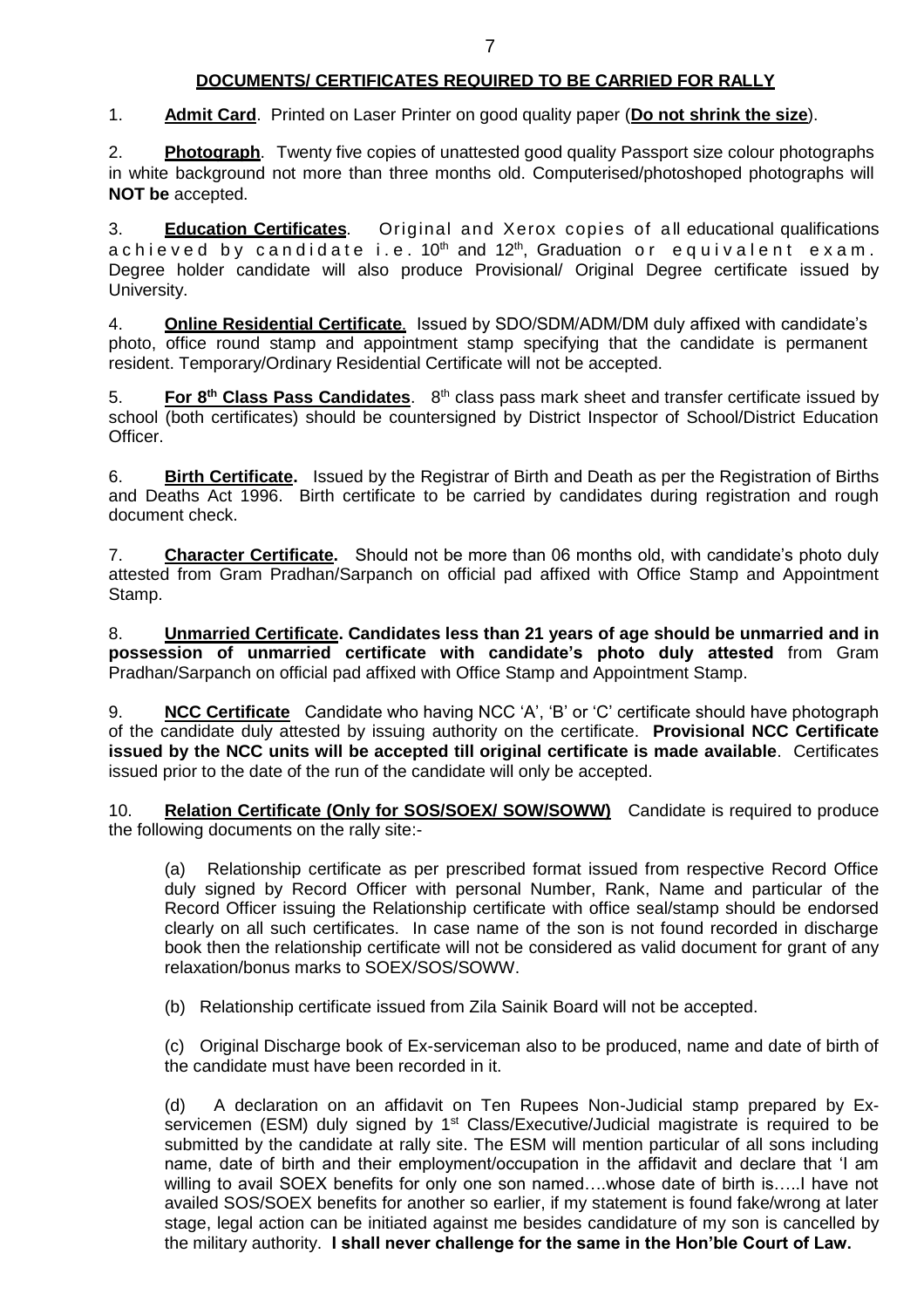12. **Caste Certificate for Schedule Tribe**. To be issued by DM/ADM(G)/SDM/SDM with photograph of candidate duly attested by issuing authority as per prescribed format for issued of Caste/Tribe Certificate by Government of Odisha.

13. **Outsider Sanction**. Outsider sanction issued by Recruiting Directorate, IHQ of MoD (Army)/HQ Recruiting Zone, Kolkata is applicable in case of candidates from other states.

14. **Single Bank A/C PAN Card & Aadhar Card**. Single Bank A/C, Pan Card & Aadhar Card are mandatory documents for final enrolment for purpose of Pay & allowances and other social benefits scheme. Those candidates who have applied for Aadhar Card and PAN Card and yet to receive them should produce copy of the acknowledgment received from the concerned agency on the day of the rally.

15. **Affidavit**. Duly signed by candidate on Rs 10/- Non-judicial Stamp Paper as per specimen duly attested by notary would be submitted by candidate during the Rally Document Check.

16. **Xerox Copies**. All Xerox copies will be self attested as per policy of Govt of India. Candidates will carry three sets of Xerox Copes of all above documents duly self attested.

17. **Attestation of Certificates**. All educational, residential and caste certificates are required to be verified and attested by the concerned authorities.

#### **GENERAL INFORMATION**

1. **Administration**. Candidates are advised to bring sufficient eatables and drinking water with them since recruitment is a time consuming process.

2 **Use of Performance Enhancing Drugs**. Use of any kind of performance enhancing drugs is strictly banned. Candidates having found to have used the same will be debarred from further screening.

3. This Army Recruitment Office is committed to provide fair and impartial recruitment to all candidates irrespective of their class, caste or creed.

4 **Touts**. Beware of touts/agents/anti social elements. Modus operandi/means used by the touts are as under:-

(a) Issue of fake PFT slips/ impersonation during various stages of rally unfair means/ malpractices. Conduct fake recruitment rallies.

(b) Snatching away original certificates from candidates who have been declared fit at initial stage and thereafter harassing them.

(c) Taking away "ADMIT CARD" from the candidates under plea that they will follow up their results.

(d) Give candidates false assurance of "**RECRUITMENT**" as they claim to have links at appropriate level, thereby winning confidence of candidates.

(f) Once a candidate gets through on his own efforts touts demand money in return of the original certificates.

(g) Approach police and lodge FIR in case on any harassment by touts.

#### **Assistance**

5 For Online Registration & Online Application, assistance will also be provided to candidates at Army Recruiting Office Cuttack on all working days from 10.00 AM to 1.00 PM or contact on tele No 0671-2305280.

6. To know more about recruitment into Army please visit our websit[e](http://www.joinindianarmy.nic.in/) [www.joinindianarmy.nic.in](http://www.joinindianarmy.nic.in/)

#### **ALL THE BEST FOR THE RALLY – JAI HIND**